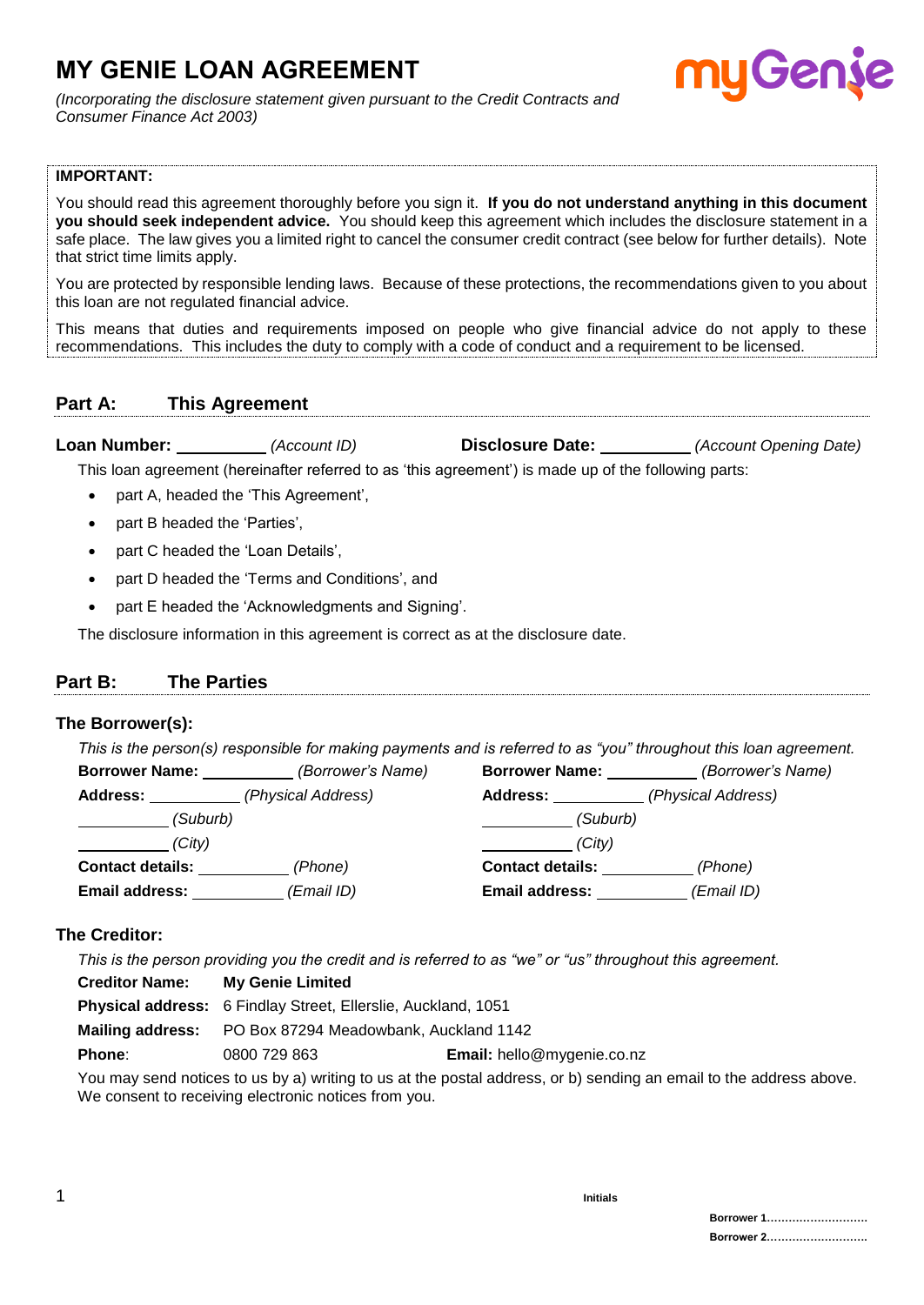| Part C: | <b>Loan Details</b> |
|---------|---------------------|
|---------|---------------------|

# **Loan Adv**

| Loan Advance                                                                                             |                                                                                                                                                                                                                                      |
|----------------------------------------------------------------------------------------------------------|--------------------------------------------------------------------------------------------------------------------------------------------------------------------------------------------------------------------------------------|
| agreement.                                                                                               | We agree to lend and you agree to borrow the Total Advance of Amount Financed on the terms set out in this                                                                                                                           |
| <b>Initial Unpaid Balance</b>                                                                            | This is the amount you owe as at the disclosure date and is<br>disclosed on the assumption that we've advanced the loan to you on the<br>disclosure date.                                                                            |
| The Total Advance amount is made up of the following:                                                    |                                                                                                                                                                                                                                      |
| Loan Advance:                                                                                            | (Total loan amount advanced to you, the borrower/s)                                                                                                                                                                                  |
| <b>Refinance:</b>                                                                                        | (Refinanced Amount)                                                                                                                                                                                                                  |
| <b>Account Maintenance fee:</b>                                                                          | (Account Maintenance Fee) Payable each week while there<br>is a balance on your account.                                                                                                                                             |
| <b>Establishment fee:</b>                                                                                | (Establishment Fee) Payable by deduction from the loan for<br>our reasonable costs of considering, processing your application and<br>documenting and advancing the loan.                                                            |
| <b>Credit fees Equifax:</b>                                                                              | (Credit Check Fee) Payable by deduction from the loan for<br>the cost of obtaining a credit report from a credit reporting agency.                                                                                                   |
| Centrix:                                                                                                 | (Credit Check Fee) Payable by deduction from the loan for<br>the cost of obtaining a credit report from a credit reporting agency.                                                                                                   |
| <b>Credit Sense fee:</b>                                                                                 | (Credit Check Fee) Payable by deduction from the loan for<br>the cost of obtaining a bank statement report from a third party reporting<br>agency.                                                                                   |
| Term of this agreement:                                                                                  | (Loan Term) and referred to as the "loan term"                                                                                                                                                                                       |
| <b>Interest</b>                                                                                          |                                                                                                                                                                                                                                      |
|                                                                                                          | We will charge you interest on the unpaid balance of your account on the terms set out below.                                                                                                                                        |
| <b>Annual interest rate:</b>                                                                             | (Interest Rate) fixed for the loan term.                                                                                                                                                                                             |
| Daily interest rate:<br>$\mathcal{L} = \{ \mathcal{L} \}$ . The set of $\mathcal{L} = \{ \mathcal{L} \}$ | (Daily Interest %)                                                                                                                                                                                                                   |
| Interest free period:                                                                                    | (Interest Free Period) with interest starting on -<br>(Date)                                                                                                                                                                         |
|                                                                                                          | Method of charging interest: Interest charges are calculated by multiplying the unpaid balance at the end of the<br>day by a daily interest rate. The daily interest rate is calculated by dividing the annual interest rate by 365. |
|                                                                                                          | Interest is debited to your account every: (Every Scheduled Payment Cycle)                                                                                                                                                           |
| <b>Total interest charges</b>                                                                            | Total Interest (this amount is calculated on the assumptions provided in the Credit<br>Contracts and Consumer Finance Regulations 2004.)                                                                                             |
| <b>Payments</b>                                                                                          |                                                                                                                                                                                                                                      |
| date specified below.                                                                                    | You are required to make each payment in the amount specified below each Payment Cycle and starting on the                                                                                                                           |
|                                                                                                          | (Regular Payment Count) _________(Payment Cycles) payments of _________(Regular Payments) starting on _________(First Payment Date).                                                                                                 |
|                                                                                                          | One final payment of ______________(Final Amount to Pay) on ____________(Payment Final Date).                                                                                                                                        |
| Total number of payments: ____________ (Number of Payments)                                              |                                                                                                                                                                                                                                      |
|                                                                                                          | Total amount of payments: _____________(The total amount of payments includes principal and interest and is<br>calculated on the assumptions provided in the Credit Contracts and Consumer<br>Finance Regulations 2004.)             |
| Payments will be made by ______________ (Payment Method).                                                |                                                                                                                                                                                                                                      |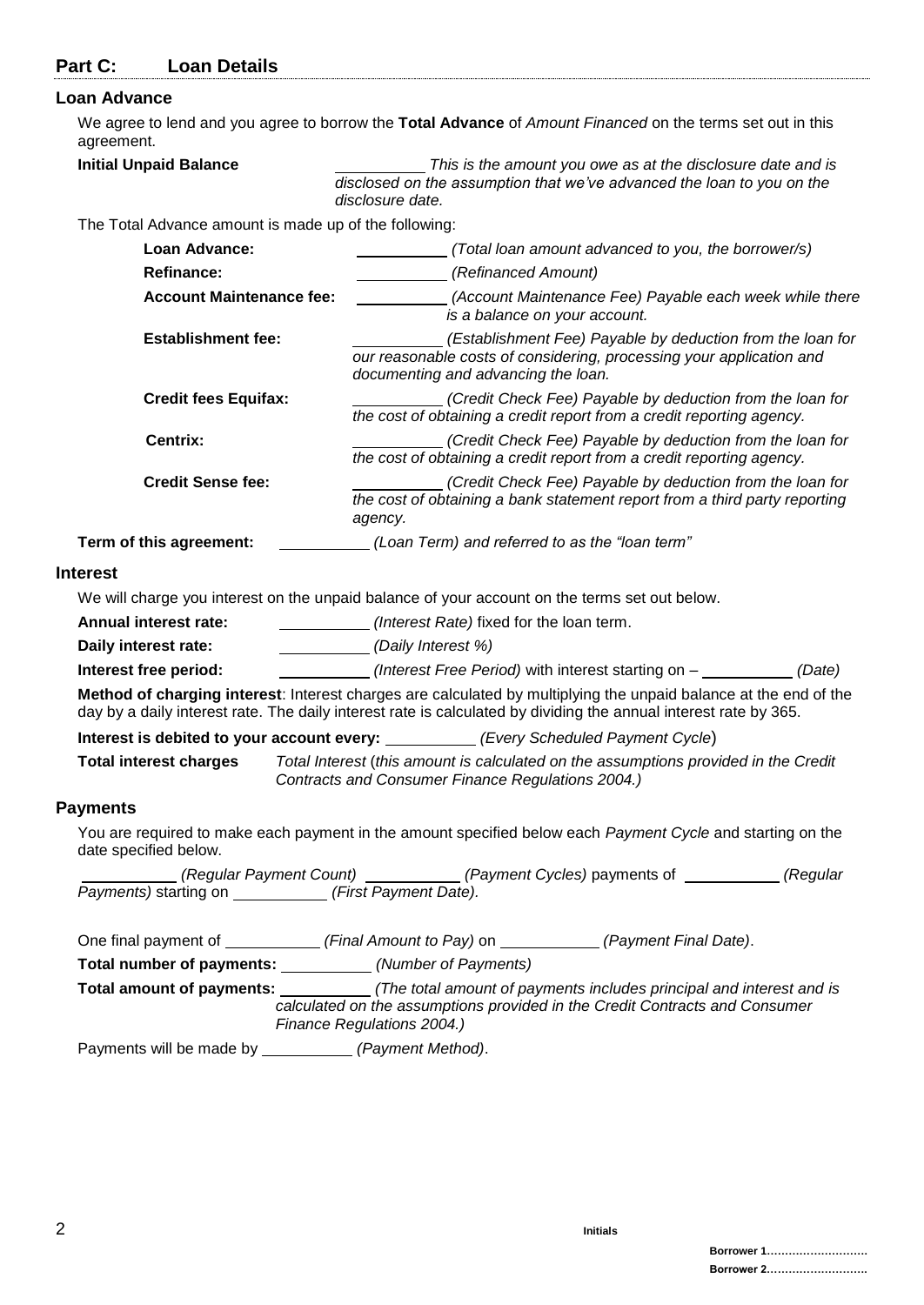# **Credit Fees and Charges**

The following credit fees and charges (which are not included as part of the Total Advance) are, or may become payable under, or in connection with, this agreement:

- \$0 **early repayment administration fee** payable if you repay the total unpaid balance before the end of the loan term.
- \$0 **loan variation fee** if we agree to vary the terms of your loan.

## **Early Repayment**

You may repay the loan in full or in part at any time before the end of the loan term. If you repay the unpaid balance prior to the end of the loan term you will have to pay an early repayment administration fee. We do not charge an early repayment loss fee.

#### **What will happen if you fail to meet your commitments?**

*Clause 3 and the information below sets out what may happen if you fail to meet your commitments. We do not charge any default interest on overdue amounts, but we will continue to charge you interest at the annual interest rate on the unpaid balance.*

#### **Default fees**

In the event of default, one or more of the following may apply (at our discretion):

- (a) If you fail to make a payment when it is due then a **dishonour fee** of **\$15.00** will be debited to your account and is immediately due and payable by you.
- (b) If we write to you either by post or electronically, a **correspondence fee** of **\$10.00** is payable for each default letter or notice sent by post or electronically to you.
- (c) If you default and we decide to visit you personally, a **field visit fee** of **\$65.00** will be debited to your account and is immediately due and payable by you.

#### **Continuing disclosure**

We are required to provide you with regular statements every 6 months. These statements will give you information about your account.

#### **Right to cancel**

You are entitled to cancel the loan agreement by giving notice to us.

**Time limits for cancellation –** You must give notice that you intend to cancel within 5 working days after you receive this agreement. However, if this agreement is sent to you by electronic means (for example, email) you must give notice that you intend to cancel within 7 working days after the electronic communication is sent. If this agreement is posted to you, you must give notice within 9 working days after it was posted. Saturdays, Sundays and national public holidays are not counted as working days.

**How to cancel -** To cancel, you must give us written notice that you intend to cancel this agreement by:

- (a) giving notice to us or to one of our employees or agents; or
- (b) posting the notice to us or one of our agents; or
- (c) emailing the notice to hello@mygenie.co.nz; or

We will also accept your cancellation if you call us on 0800 729 863 and cancel verbally.

You must also return to us any advance received by you under this agreement.

**What you may have to pay if you cancel -** If you cancel this agreement, we can charge you:

- (a) The amount of any reasonable expenses we've had to pay in connection with the agreement and its cancellation (including legal fees and fees for credit reports, etc.) and
- (b) Interest for the period from the day you received the advance until the day you repay the advance.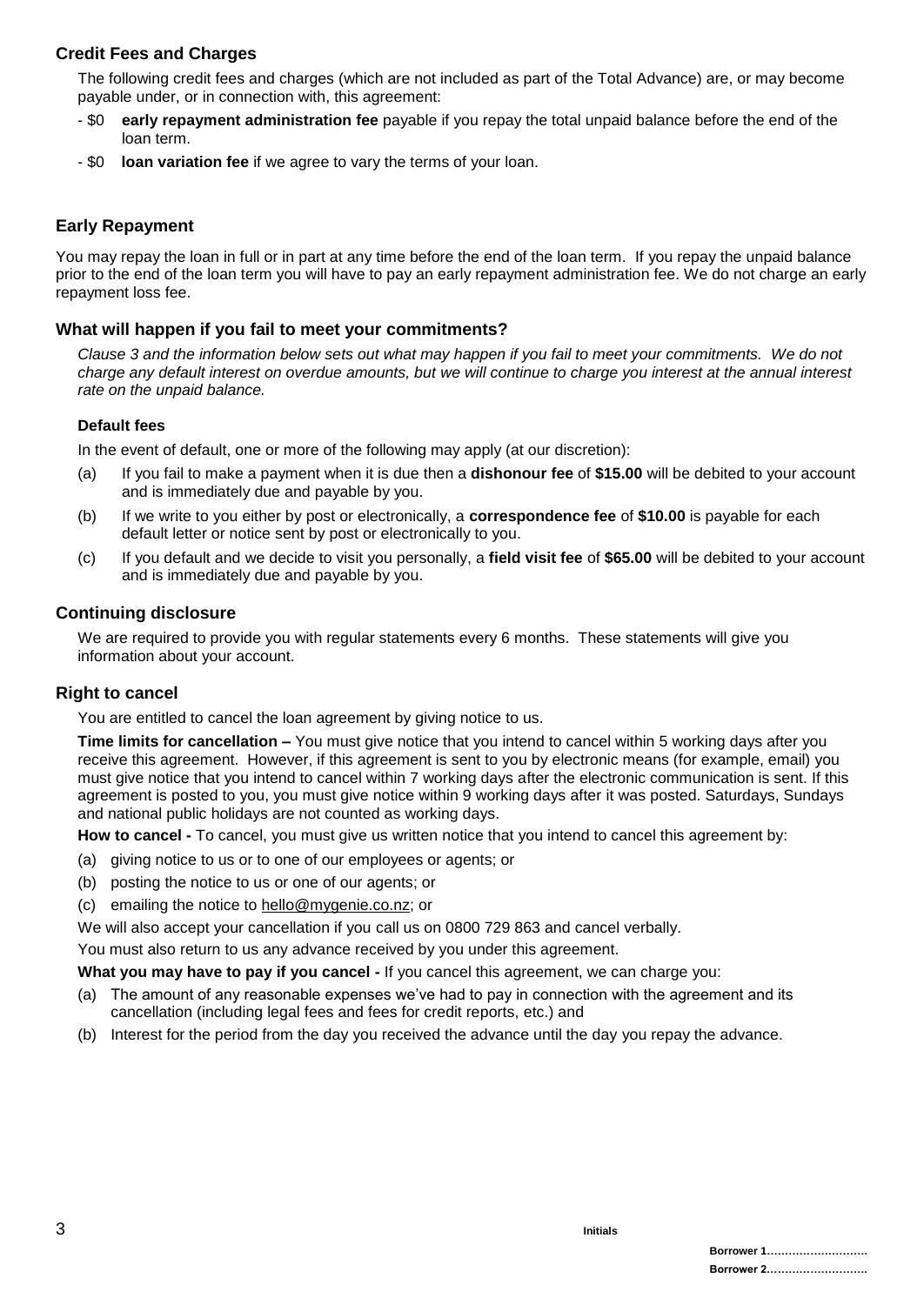## **What to do if you suffer an unforeseen hardship**

If you are unable reasonably to keep up your payments or other obligations because of illness, injury, loss of employment, the end of a relationship, or other reasonable cause, you may be able to apply to us for a hardship variation.

To apply for a hardship variation, you need to:

- (a) make an application in writing; and
- (b) explain your reason(s) for the application; and
- (c) request one of the following:
	- an extension of the term of the contract (which will reduce the amount of each payment due under the contract); or
	- a postponement of the dates on which payments are due under the contract (specify the period for which you want this to apply); or
	- both of the above; and
- (d) give the application to us.

Do this as soon as possible. If you leave it for too long, we may not have to consider your application.

#### **Dispute Resolution**

**If you have a complaint please contact us first**. Our contact details are on the front page of this document. If we are unable to resolve your complaint, you can make your complaint with our dispute resolution scheme.

Name of dispute resolution scheme: **Financial Dispute Resolution Service (FDRS)**.

It is free to make a complaint to this independent dispute resolution scheme. This scheme can help you to resolve any disagreements you have with us. The contact details of the dispute resolution scheme are:

Phone: **0508 337 337** Website: **www.fdrs.org.nz** Address: **Level 4, 142 Lambton Quay, Wellington 6011** Postal Address: **PO Box 5967, Wellington 6145**

Our account with the FDRS is under the member number FM5895.

#### **Financial Service Provider Registration**

|  | <b>Financial Service Provider Registration Name:</b> | My Genie Limited | <b>Registration number: FSP492626</b> |
|--|------------------------------------------------------|------------------|---------------------------------------|
|--|------------------------------------------------------|------------------|---------------------------------------|

# **Part D: Terms and Conditions**

#### **1. You Promise**

- 1.1. By entering into this agreement, you promise that the information provided to us about your financial position and your ability to repay this agreement without significant hardship is true and correct at the date of this agreement.
- 1.2. You also promise that you are not currently bankrupt, you are 18 years of age or older, and you have full capacity to enter into this agreement.

#### **2. Payments**

- 2.1. You must make all the payments specified in this agreement and otherwise repay the amount outstanding under the loan by the end of the loan term, unless we've agreed to extend the time for payment in accordance with clause 4.
- 2.2. You must pay the interest due, the credit fees and charges debited to the account and the default fees all as set out in part C of this agreement.
- 2.3. All payments must be free and clear without deduction or set off.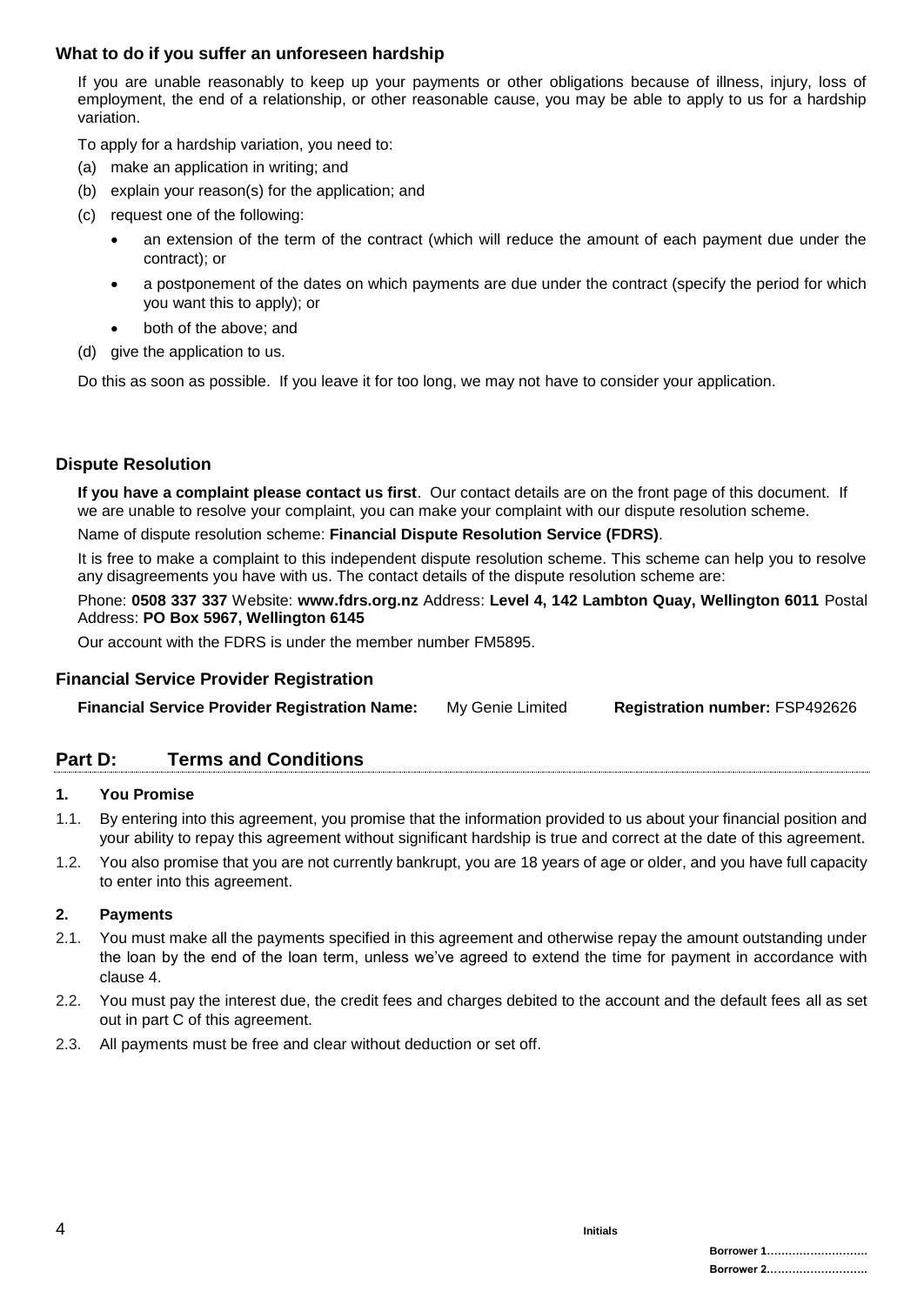# **3. Default**

- 3.1. If you fail to do anything you must to do under this agreement or breach a term of this agreement then you will be in default.
- 3.2. If you are in default:
	- (a) We may demand that you pay the balance of your account along with all interest, credit fees, default fees, and any costs we incur in the enforcement of our rights under this agreement.
	- (b) We may enforce or procure the enforcement of our rights under this agreement.
	- (c) You must pay for all our reasonable costs and amounts incurred in enforcing our rights or protecting our position in this agreement including but not limited to, debt collector costs, third party charges, solicitorclient costs on a full indemnity basis, and any tribunal or court fees.
	- (d) We may activate the wage deduction authority you have given us by forwarding it to your employer. However, when we do this, we will communicate our intention to do this to you in accordance with clause 5.

#### **4. Vary the payments and extend the term**

4.1. If you default on a payment, we may, but are not obliged to, vary any payment amount or extend the time for payment. This could include extending the final payment date or change the amount of the regular payments. Any change we make is entirely at our discretion. We will provide you disclosure of the changes as required by law.

#### **5. Electronic communication and change of address**

- 5.1. You must notify us of any change to your physical, postal and email address. If you change your physical, postal or email address and do not tell us, then you will be deemed to have received any statement or other notice we send to you at the address you last advised us, as if you had not changed address. This means that we would have given you notice under this agreement even if you have not received it.
- 5.2. If we hold your email address you authorise us to communicate with you and send any variation, continuing and any other disclosure required using that email address. If we hold your mobile phone number you authorise to communicate with you by calling or by sending you a text message.

#### **6. Privacy**

- 6.1. We collect and share your personal information, from you and from third parties, to:
	- (a) assess your application for this loan,
	- (b) manage the loan,
	- (c) protect and enforce our rights if you default,
	- (d) complete our internal compliance, risk and management requirements,
	- (e) market goods and services to you that we offer or are offered by related entities,
	- (f) conduct market research, where the information is combined with other information and in a form, that does not identify you;
	- (g) facilitate a potential sale, assignment or transfer or our rights in this agreement.
- 6.2. You agree that we may:
	- (a) Provide your personal information to a credit reporter, including but not limited to Equifax New Zealand Information Services and Solutions Limited, Centrix, or Illion, for identity verification, credit reporting (including for comprehensive credit reporting), monitoring services, or lodging a default on your credit file both now and in the future.
	- (b) Obtain information from, or provide personal information to, the Ministry of Justice to find out whether you have any outstanding fines.
	- (c) Obtain and access your driver licence record using NZTA's Driver Check service both now and in the future including receiving notifications from Driver Check if information about your driver licence changes.
	- (d) Share your driver licence information with a credit reporter and/or the Ministry of Justice. Disclosure of your driver licence number to a credit reporter or the Ministry of Justice is voluntary so you can ask us not to disclose it in writing when you sign this agreement.
	- (e) Make disclosure of any personal information to any third party that provides services to us including but not limited to any bank, law firm, other professional, debt collection agency, market research firm, insurer, potential assignee, transferee or other person whom we anticipate entering into contractual relations in connection with this loan, any third party who has or may have a financial interest in this loan, or any other person or organisation authorised by you, who has agreed to only collect, hold, use, and share your personal information for the purposes for which it has been given to them.
	- (f) Disclose and receive your personal information, including but not limited to details of this loan, any associated loan application, any financial dealings you may have with us, your address, telephone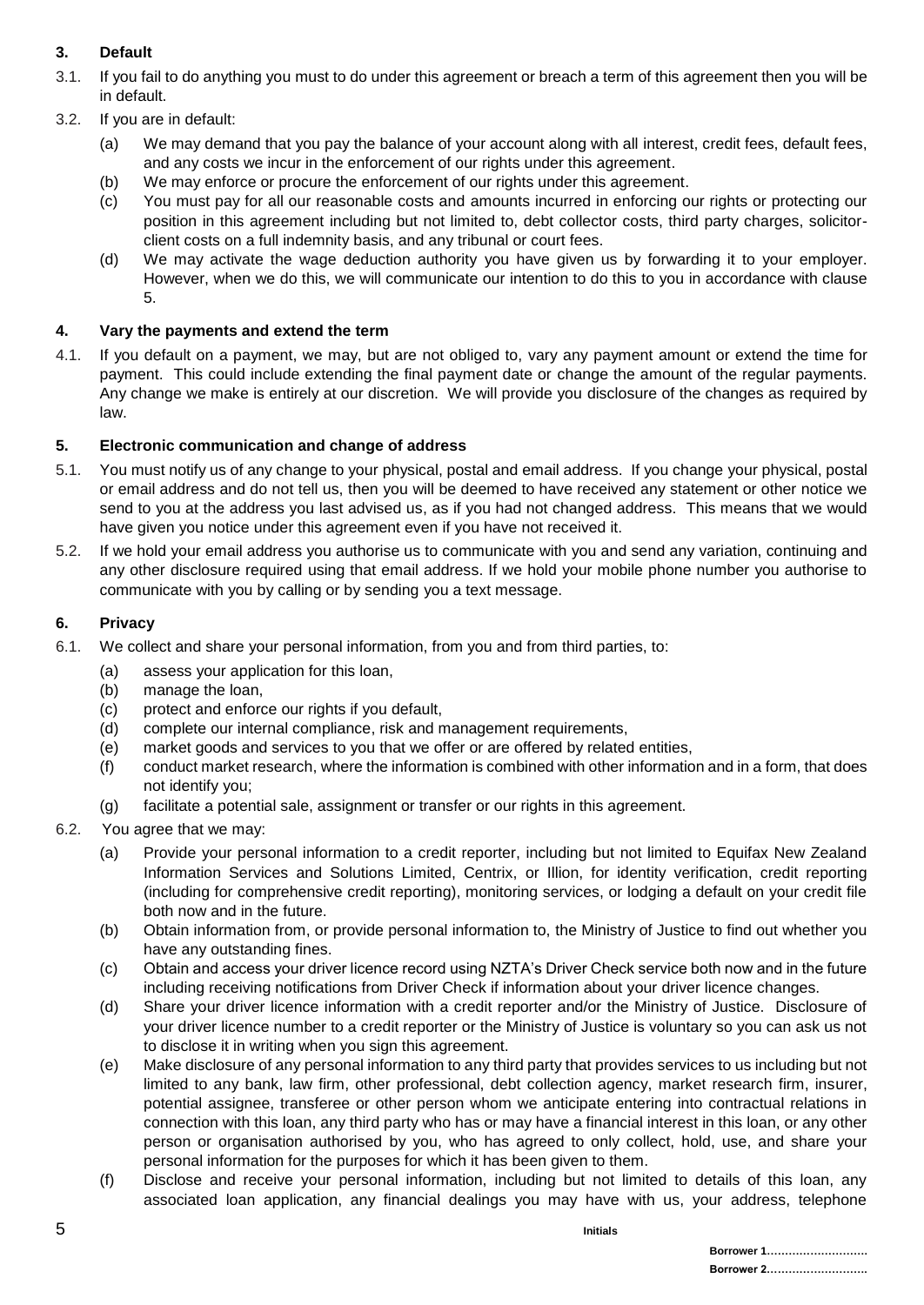number(s), the place where you work, details of your income and any convictions you may have, with the organisations set out in this clause and in relation to the purposes described in clauses 6.1. You have a right to ask us not to use your personal information for the purpose of marketing or offering a service to you.

6.3. All information will be held by us at our address at the top of this agreement. You can contact us by phone, email or post to confirm how you can inspect the information we hold about you, and if you believe any of the information is incorrect, you may request us to correct it.

#### **7. General**

- 7.1. This agreement represents the entire agreement of the parties.
- 7.2. Should any part of this agreement be found to be void, invalid, unlawful or in any way unenforceable then it shall be severed from this agreement and the remainder shall continue in full effect.
- 7.3. We may assign or give a security interest over our rights in this agreement. You are not permitted to assign, transfer or otherwise deal with this agreement.
- 7.4. No failure to exercise, and no delay in exercising, any of our rights under this agreement operates as a waiver of that right. No waiver by us of our rights under this agreement is effective unless it is in writing signed by us.
- 7.5. The law of New Zealand shall apply to this agreement.